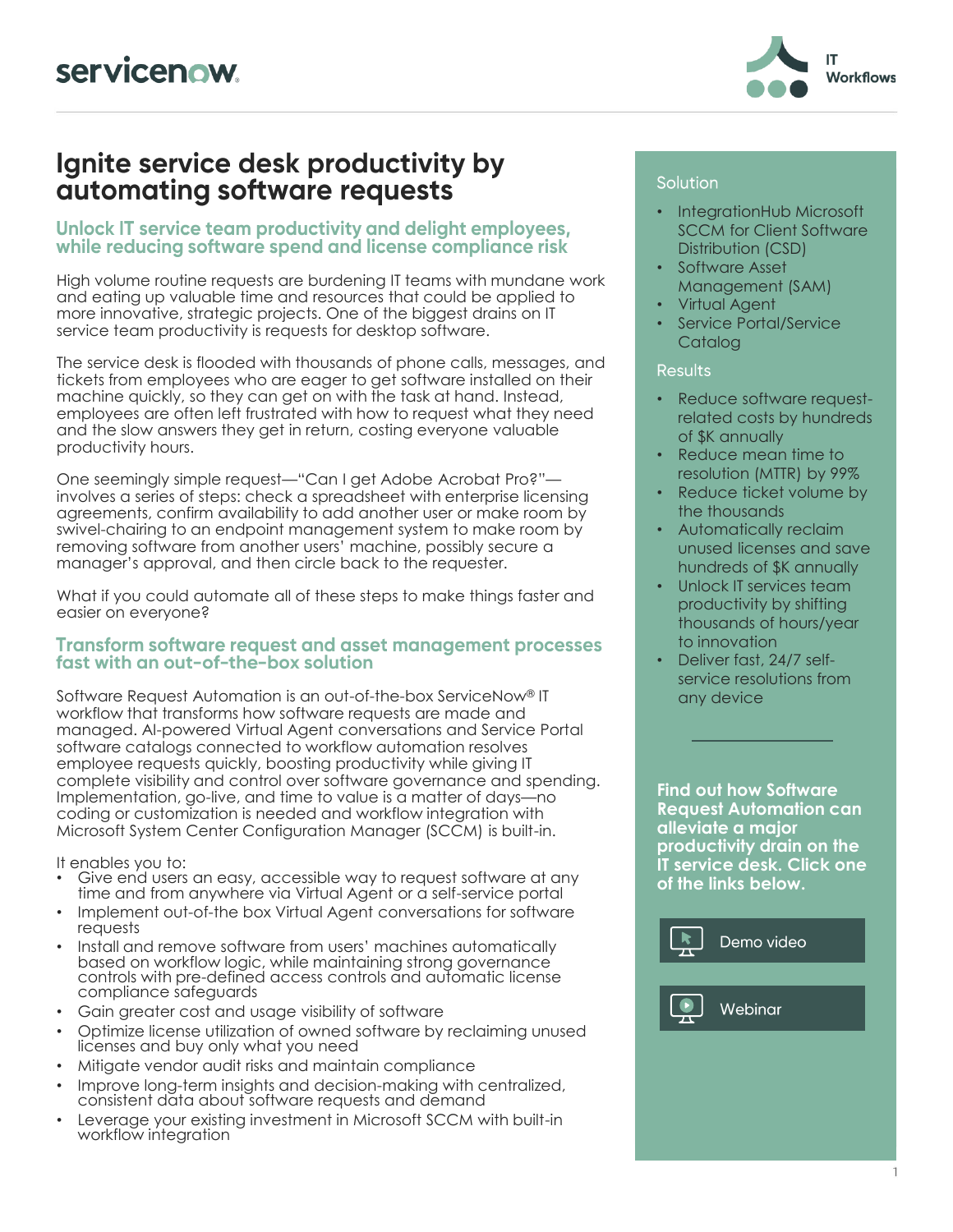# Quickly give users what they need with AI-powered self-service

It's time to modernize the way IT supports the rest of the organization. The traditional way of managing software requests—with exchanges of emails, phone calls, and chasing down information in spreadsheets—is an inefficient use of staff time. And it's not a scalable solution.



## Make it easy for employees to get the software they need fast

ServiceNow has built IntegrationHub automation right into Virtual Agent conversations for snappier response. It's easy for employees to get the desktop software they need—with fast, always-on self-service resolution.



Virtual Agent in **Now Mobile**



Virtual Agent in **Slack**



Virtual Agent in **Teams**



Software catalog in **Service Portal**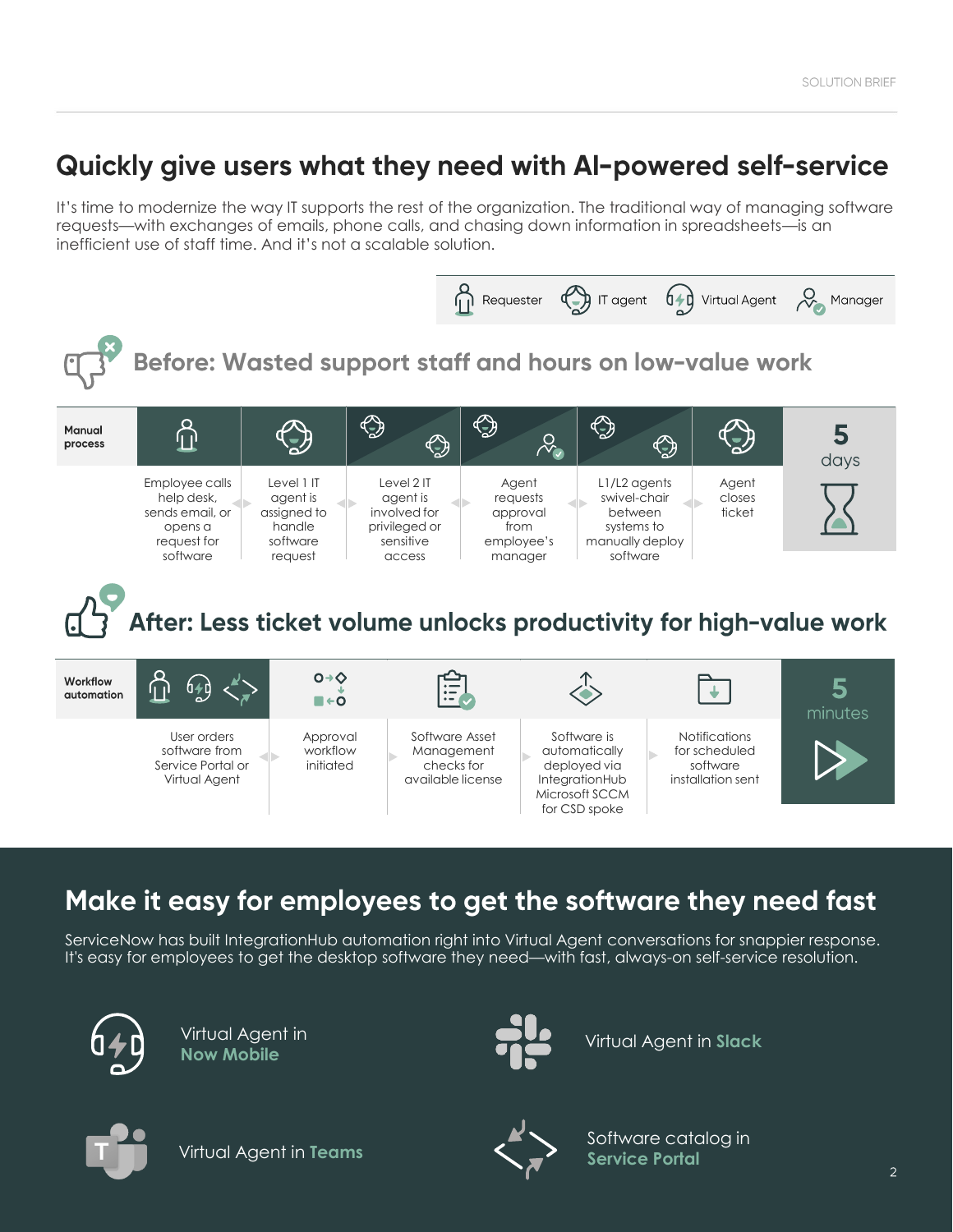## Streamline implementation for fastest time to value

| Activate                                                  | Setup                                                                                                                                                                                                           | <b>Workflow</b>                                                                                                                                                                                  | Deploy                 |                    |
|-----------------------------------------------------------|-----------------------------------------------------------------------------------------------------------------------------------------------------------------------------------------------------------------|--------------------------------------------------------------------------------------------------------------------------------------------------------------------------------------------------|------------------------|--------------------|
| • Request and activate<br>Client Software<br>Distribution | • Install a MID server<br>• Configure the MID<br>server<br>Create Windows<br>$\bullet$<br>credentials<br>Define SCCM<br>$\bullet$<br>configuration<br>• Set up software<br>models for SAM<br>license management | • Retrieve SCCM data<br>• Validate client<br>software install<br>Mircosoft SCCM<br>$-$<br>integration or<br>Service Graph<br>connector for<br>Microsoft SCCM<br>- ServiceNow<br><b>Discovery</b> | • Create catalog items | Go live<br>in days |
| <b>Admin</b>                                              | Admin / SCCM<br>Admin / SAM                                                                                                                                                                                     | <b>Admin</b>                                                                                                                                                                                     | <b>Admin</b>           |                    |

### An out-of-the-box, end-to-end solution